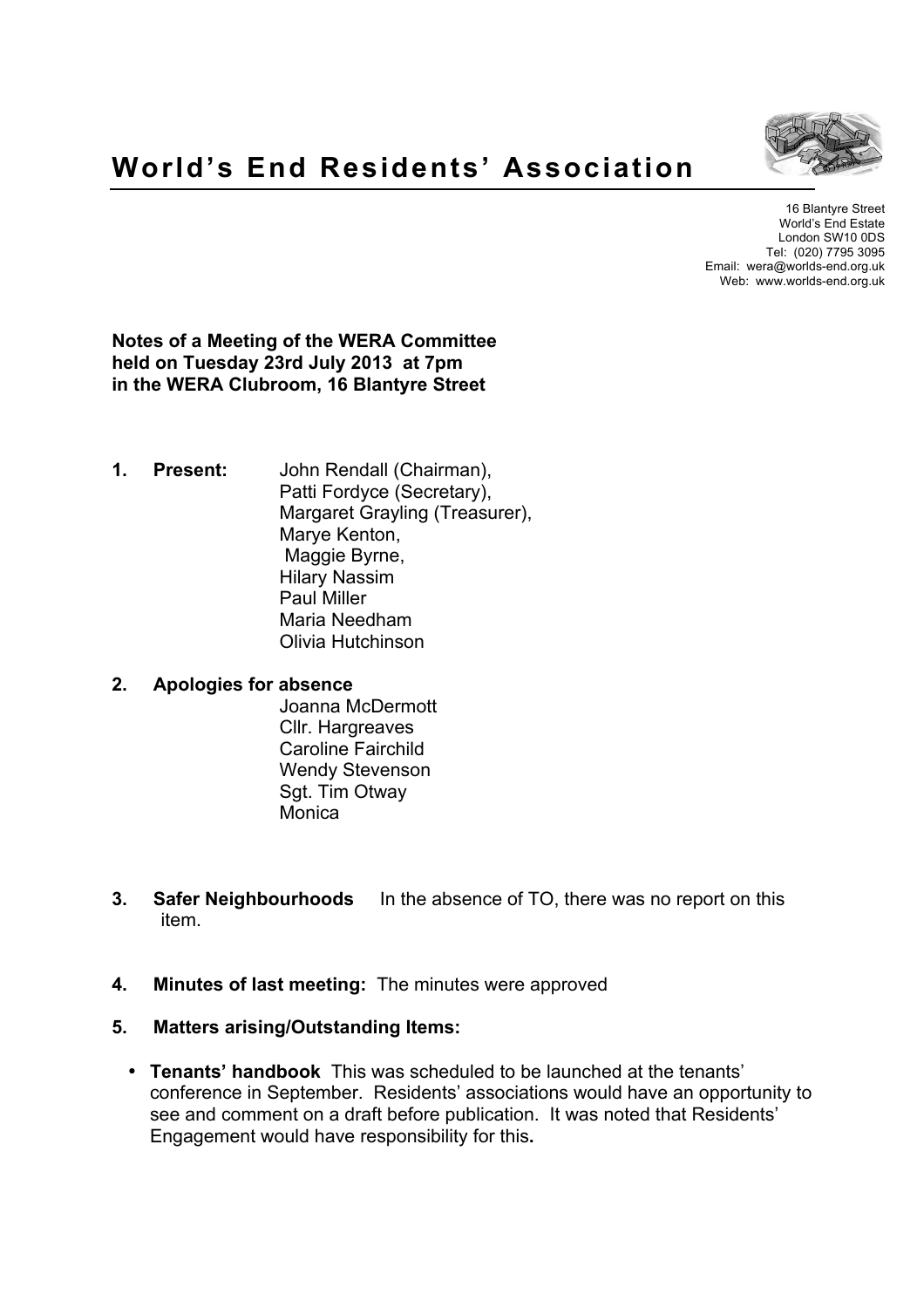# • **CCTV**

It was reported that Silk and Macman? have been engaged to review the coverage of the CCTV footage in the event of reported incidents and to copy the footage back to the TMO for action.

Alex Bosman now responsible for CCTV contracts

The committee agreed that the ARB funding £15,000 be allocated to further improving cctv footage.

PM offered to liase with Alex.

- **Tenants' handbook** PM agreed to review the latest handbook and discuss any implications with MG. A copy of the handbook was to be given to CF for any further comment.
- **Management Signage:** Following the recent changes in the management team an updated list of management contacts be posted on all lobby signboards.
- •
- **Parking update** Thrib ? that the increase in footfall was only 3 cars. and that it was their intention to encourage neighbourhood residents to use the underground car park. There would be a different rent for non WEE residents. Clarification is needed.
- **Hidden homes** The project was proceeding according to plan.
- **Cavity wall insulation** No survey or recommendations have been received from the BRE. ie. nothing has been done on our behalf. MN to contact Dave Gibson for an update
- **Estate inspection** It was noted that an updated estate inspection schedule would be circulated on WS's return.
- • **Fire Integity** PM reported that he had asked B. Stokes the TMO Fire Consultant for a copy of the letter which he said was available from the Chelsea Fire Brigade confirming their acceptance of his findings were satisfactory despite some remaining doubts about the 'fit for purpose' of the Fire Door closers.
- **Alexander Passage barrier gate** It was noted that this had now been repaired. It was further noted that the nursery had been less than diligent in keeping the gate locked.
- **Windows** It was reported by NP that the windows in flats were subject to a 15 year warranty.

### **4. Housing Management (MN)**

• It was reported that WS would be off work until the end of June; MN would be responsible for estate services in the interim.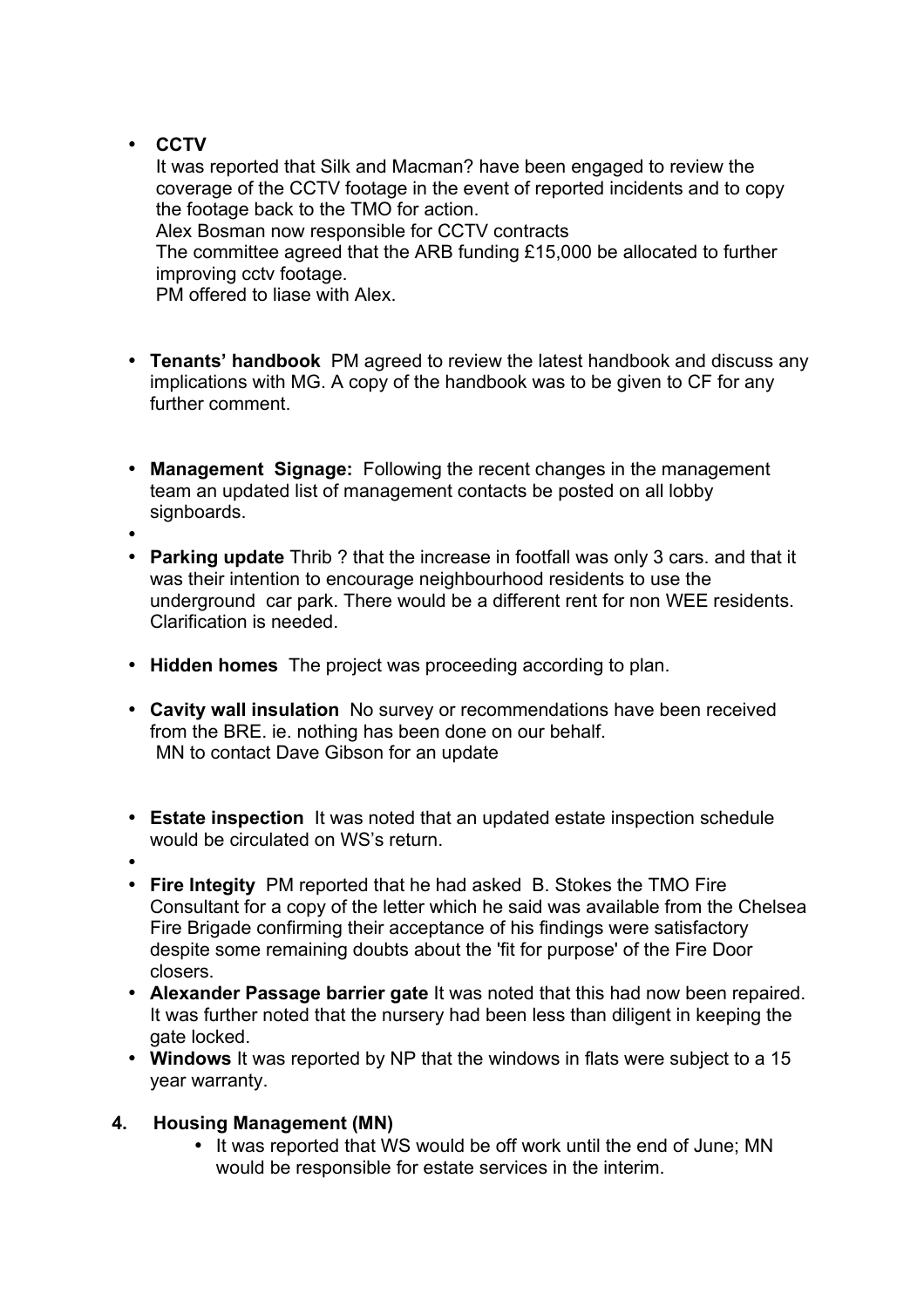- It was reported that the next ARB meeting would take place on Wednesday,  $20<sup>th</sup>$  June.
- A report had been received of rubbish being dumped next to the fire exit in the Greaves Tower stairwell.
- The question of barbecues on the estate was raised by JM. MN asked to be kept informed of any breach of the prohibition on their use.

### **6. Heating**

- It was reported that, in future, a mechanism for consulting WERA about the continued use of the heating system in unseasonably cold weather would be put in place.
- It was noted that, in the past, WERA used to be consulted before the heating was turned off. It was reported that the freephone number had been inundated during the recent cold weather.
- It was noted that tenancy/leasehold agreements make reference to a 'heating season'; it was noted that this could potentially be challenged at a tribunal. It was agreed that there was a need for compromise on dates/temperature/feedback.
- The intention to consult on guidelines relating to temperature/dates was confirmed.
- It was noted that further investigation of the use/placement of thermostats was needed.

# **7 Newsletter (MN)**

- A draft of the proposed newsletter was circulated for comment and it was agreed there had been a great improvement..
- It was suggested that mention of the following facilities on the estate would be helpful:
	- o Chelsea Youth Club
	- o Chelsea Theatre
	- o Community Centre
	- o Chelsea Muslim Community

# **8. Boris bikes (JR)**

• It was reported that JR and PF had met with representatives of the Boris Bike scheme on the piazza. While they were prepared to take back a request for a reduction in the number of bikes from 32 t0 22 spaces, they were quite unprepared to consider any other location for the docking station. When questioned about the lack of consultation, they claimed that TfL only had a duty to consult the local authority; theyinsisted that neither the MP nor any of the three ward councillors had raised any objection at the initial consultation stage. **JR disputed this**

# **9. Richard's leaving present**

- A 'thank you' of £110 was handed over to Richard by Caoline on behalf of WEE.
- **10 Cremorne Hoardings**